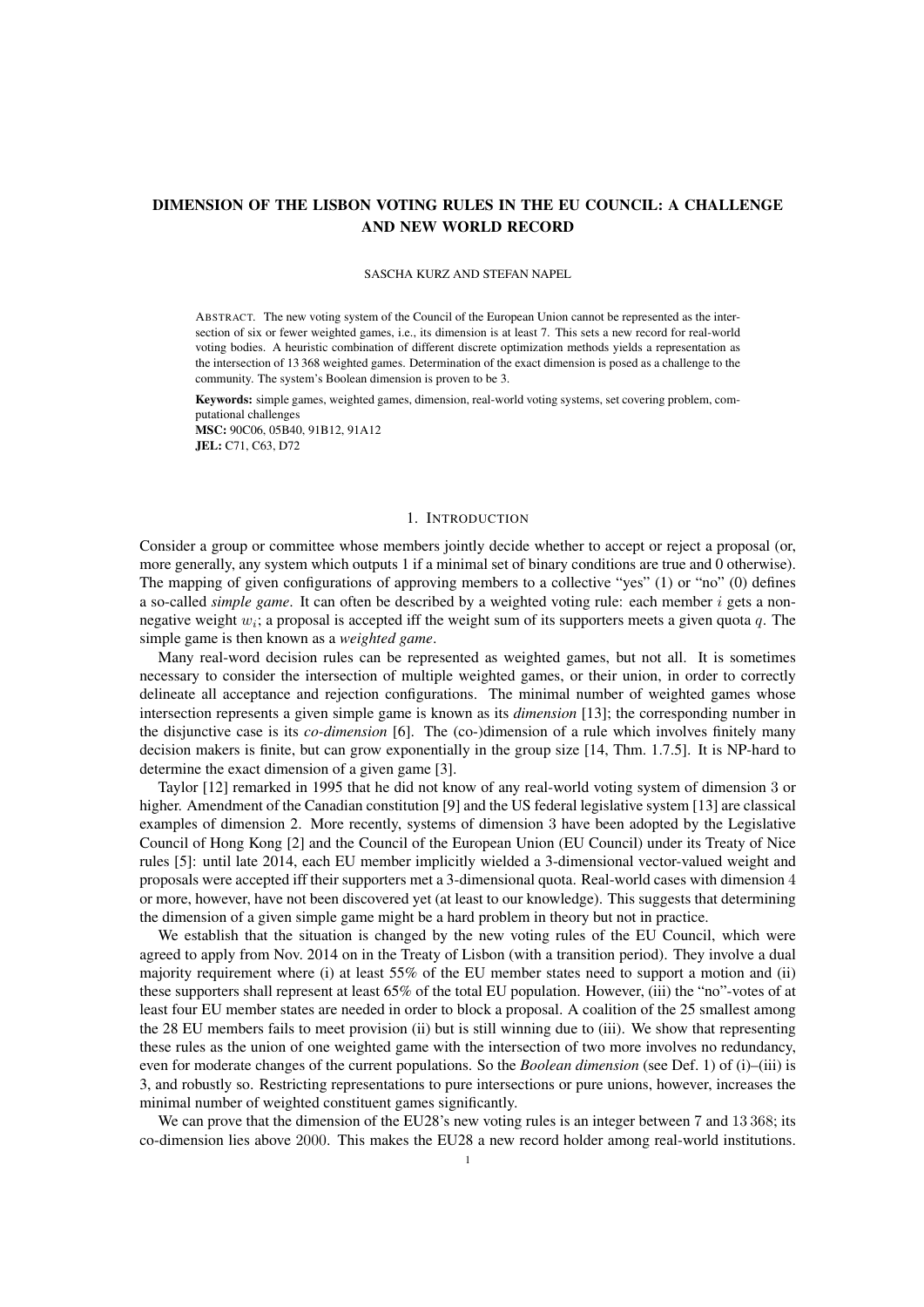The *determination of the exact dimension* of voting rules in the EU Council is an open computational challenge, which we here wish to present to a wider audience. It is related to the classical set covering problem in combinatorics and computer science.

The EU voting rules aside, the paper provides a general algorithmic approach for determining the dimension of simple games. We combine combinatorial and algebraic techniques, exact and heuristic optimization methods in ways that are open to other applications and further refinements. This contrasts with previously mostly tailor-made arguments for specific group decision rules.

### 2. NOTATION AND DEFINITIONS

We first introduce notation and some selected results on simple games; [14] is recommended for a detailed treatment. Given a finite set  $N = \{1, \ldots, n\}$  of *players*, a *simple (voting) game* v is a mapping  $2^N \rightarrow$ {0, 1} from the subsets of N, called *coalitions*, to {0, 1} (interpreted as a collective "no" and "yes") which satisfies  $v(\emptyset) = 0$ ,  $v(N) = 1$ , and  $v(S) \le v(T)$  for all  $\emptyset \subseteq S \subseteq T \subseteq N$ . Coalition  $S \subseteq N$  is called *winning* if  $v(S) = 1$  and *losing* otherwise. If S is winning but all of its proper subsets are losing, then S is called a *minimal winning coalition*. Similarly, a losing coalition T whose proper supersets are winning is called a *maximal losing coalition*. A simple game is more compactly characterized by its set  $\mathcal{W}^m$  of minimal winning coalitions than by the corresponding set  $W$  of winning coalitions (or, equivalently, by its set  $\mathcal{L}^M$  of maximal losing coalitions rather than the set  $\mathcal L$  of all losing coalitions).

Players of a simple game can often be ranked according to their 'influence' or 'desirability'. Namely, if  $v(S \cup \{i\}) \ge v(S \cup \{j\})$  for players  $i, j \in N$  and all  $S \subseteq N \setminus \{i, j\}$  then we write  $i \sqsupset j$  (or  $j \sqsubset i$ ) and say that player i is *at least as influential* as player j. The case  $i \rceil j$  and  $j \rceil i$  is denoted as  $i \rceil j$ ; we then say that both players are *equivalent*. The  $\Box$ -relation partitions the set of players into equivalence classes. It is possible that neither  $i \sqsupset j$  nor  $j \sqsupset i$  holds, i.e., players may be incomparable. A simple game v is called *complete* if the binary relation  $\exists$  is complete, i.e.,  $i \exists j$  or  $j \exists i$  for all  $i, j \in N$ . Complete simple games form a proper subclass of simple games.

Given a complete simple game v, a minimal winning coalition S is called *shift-minimal winning* if  $S\backslash\{i\} \cup \{j\}$  is losing for all  $i \in S$  and all  $j \in N\backslash S$  with  $i \sqsupset j$  but not  $i \sqsupset j$ , i.e., S would become losing if any of its players  $i$  were replaced by a strictly less influential player  $j$ . Similarly, a maximal losing coalition T is called *shift-maximal losing* if  $T\{i\} \cup \{j\}$  is winning for all  $i \in S$  and  $j \in N\$ with  $j \rightharpoonup i$  but not  $i \rightharpoonup j$ . A complete simple game is most compactly characterized by the partition of the players into equivalence classes and a description of either the shift-minimal winning or shift-maximal losing coalitions.

 $\sum_{i \in S} w_i \ge q$  for all coalitions  $S \subseteq N$  then we call the simple game v *weighted*. Every weighted game If there exist weights  $w_i \in \mathbb{R}_{\geq 0}$  for all  $i \in N$  and a quota  $q \in \mathbb{R}_{> 0}$  such that  $v(S) = 1$  iff  $w(S) :=$ is complete but the converse is false. We call the vector  $(q, w_1, \ldots, w_n)$  a *representation* of v and write  $v = [q; w_1, \dots, w_n]$ . If v is weighted, there also exist representations such that all weights and the quota are integers. If  $\sum_{i=1}^{n} w_i$  is minimal with respect to the integrality constraint, we speak of a *minimum sum integer representation* (see, e.g., [10]).

If  $v_1$ ,  $v_2$  are weighted games with identical player set N and respective sets of winning coalitions  $W_1$ and  $W_2$  then the winning coalitions of  $v_1 \wedge v_2$  are given by  $W_1 \cap W_2$ . The smallest number k such that a simple game v coincides with the intersection  $v_1 \wedge \ldots \wedge v_k$  of k weighted games with identical player set is called the *dimension* of v. Similarly, the winning coalitions of  $v_1 \vee v_2$  are  $W_1 \cup W_2$ , and the smallest number of weighted games whose union  $v_1 \vee \ldots \vee v_k$  coincides with a simple game v is the *co-dimension* of v. Freixas and Puente have shown that there exists a complete simple game with dimension  $k$  for every integer  $k$  [7]. It is not known yet whether the dimension of a complete simple game is polynomially bounded in the number of its players or can grow exponentially (like for general simple games).

**Lemma 1.** *(cf.* [14, Theorem 1.7.2]*) The dimension of a simple game v is bounded above by*  $|\mathcal{L}^M|$  *and the co-dimension is bounded above by* |W<sup>m</sup>|*.*

*Proof.* For each coalition  $S \in \mathcal{L}^M$  we set  $q^S = 1$ ,  $w_i^S = 0$  for all  $i \in S$  and  $w_i^S = 1$  otherwise. Note that  $\mathcal{L}^M \neq \emptyset$  since  $\emptyset$  is a losing coalition. With this  $w^S(S) = 0 < q^S$ . However, for all  $T \subseteq N$  with  $T \nsubseteq S$ we have  $w(T) \ge 1 = q^S$ . Thus, we have  $v = \bigwedge_{S \in \mathcal{L}^M} [q^S; w_1^S, \dots, w_n^S]$ . Similarly, for each  $S \in \mathcal{W}^n$ we set  $\tilde{q}^S = |S|$ ,  $\tilde{w}_i^S = 1$  for all  $i \in S$  and  $w_i^S = 0$  otherwise. Note that  $\mathcal{W}^m \neq \emptyset$  since N is a winning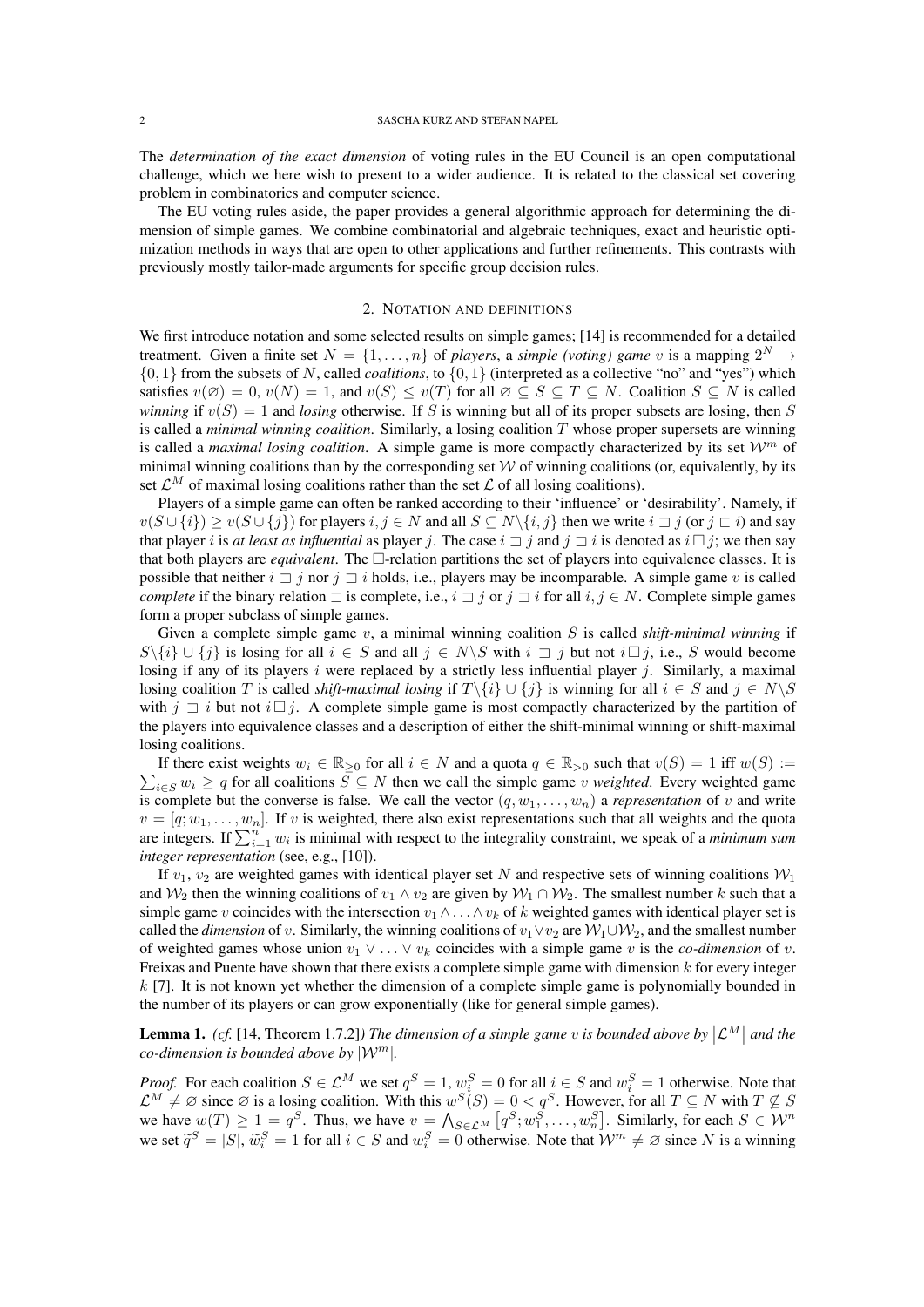DIMENSION OF THE LISBON VOTING RULES IN THE EU COUNCIL: A CHALLENGE AND NEW WORLD RECORD 3

|                             | # Member state    | Population           | $w_2$   | #   | Member state  | Population    | $w_2$    |
|-----------------------------|-------------------|----------------------|---------|-----|---------------|---------------|----------|
| 1                           | Germany           | 80 780 000           | 4659052 | 16  | Bulgaria      | 7245677       | 417900   |
| $\mathcal{D}_{\mathcal{L}}$ | France            | 65 856 609 3 798 333 |         | 17  | Denmark       | 5627235       | 324 556  |
|                             | 3 United Kingdom  | 64 308 261 3 709 031 |         | 18. | Finland       | 5451270       | 314406   |
| 4                           | Italy             | 60782668 3505689     |         | 19  | Slovakia      | 5415949       | 312369   |
|                             | 5 Spain           | 46 507 760           | 2682373 | 20  | Ireland       | 4604029       | 265 541  |
| 6.                          | Poland            | 38 495 659 2 220 268 |         | 21  | Croatia       | 4 2 4 6 7 0 0 | 244932   |
|                             | 7 Romania         | 19942642 1150208     |         |     | 22 Lithuania  | 2943472       | 169767   |
|                             | 8 Netherlands     | 16829289             | 970643  |     | 23 Slovenia   | 2061085       | 118875   |
| 9                           | Belgium           | 11 203 992           | 646 199 |     | 24 Latvia     | 2001468       | 115436   |
| 10                          | Greece            | 10992589             | 634006  |     | 25 Estonia    | 1315819       | 75890    |
|                             | 11 Czech Republic | 10512419             | 606312  |     | 26 Cyprus     | 858000        | 49486    |
|                             | 12 Portugal       | 10427301             | 601403  |     | 27 Luxembourg | 549680        | 31703    |
| 13                          | Hungary           | 9879000              | 569780  | 28  | Malta         | 425 384       | 24535    |
| 14                          | Sweden            | 9644864              | 556276  |     |               |               |          |
| 15                          | Austria           | 8507786              | 490693  |     | Total         | 507416607     | 29265662 |
|                             |                   |                      |         |     |               |               |          |

TABLE 1. EU population 01.01.2014 (http://ec.europa.eu/eurostat); minimum sum integer weights of  $v_2$ 

coalition. With this  $\widetilde{w}^S(S) = \widetilde{q}^S$ . However, for all  $T \subseteq N$  with  $S \nsubseteq T$  we have  $w(T) < \widetilde{q}^S$ . Thus, we have  $w(T) < \widetilde{q}^S$ . have  $v = \bigvee_{S \in \mathcal{W}^m} [\tilde{q}^S; \tilde{w}_1^S, \dots, \tilde{w}_n^S].$ 

Let  $\Phi = \{u_1, \ldots, u_k\}$  be a set of weighted games, interpreted as Boolean variables, and let  $\varphi$  be a *monotone Boolean formula* over Φ, i.e., a well-formed formula of propositional logic over Φ which uses parentheses and the operators  $\land$  and  $\lor$  only. The *size*  $|\varphi|$  of formula  $\varphi$  is the number of variable occurrences, i.e., the number of  $\wedge$  and  $\vee$  operators plus one. For instance, the size of  $u_1 \vee (u_1 \wedge u_2)$  is 3.

Definition 1. *The* Boolean dimension *of a simple game* v *is the smallest integer* m *such that there exist*  $k \leq m$  *weighted games*  $u_1, \ldots, u_k$  *and a monotone Boolean formula*  $\varphi$  *of size*  $|\varphi| = m$  *satisfying*  $\varphi(u_1, \ldots, u_k) = v.$ 

Clearly, the Boolean dimension of  $v$  is at most the minimum of  $v$ 's dimension and co-dimension. Because combinations of ∧ with ∨ have a size of at least 3, the Boolean dimension must exceed 2 whenever the dimension and co-dimension do. The dimension can be exponential in the Boolean dimension of a simple game [4, Thm. 4]; the Boolean dimension of a simple game can be exponential in the number of players [4, Cor. 2].

## 3. LISBON VOTING RULES IN EU COUNCIL

We now formalize the provisions (i)–(iii) for decision making by the EU Council (see Sec. 1). The membership requirement (i) – approval of at least  $16 = \lfloor 0.55 \cdot 28 \rfloor$  member states – is easily reflected by the weighted game  $v_1 = [16; 1, \ldots, 1]$ . The population requirement (ii) could be represented by using the official population counts as weights and 65% of the total population as quota (see Table 1). Its computationally more convenient minimum sum integer representation is given by  $v_2 = [q; w_2]$  with  $q = 19022681$  and the weights indicated in the  $w_2$ -columns of Table 1.<sup>1</sup> The additional minimal blocking requirement (iii) can be described as  $v_3 = [25; 1, \ldots, 1]$ , since  $28 - 4 + 1 = 25$  member states suffice to pass a proposal. The Lisbon voting rule of the EU Council is then formally characterized as  $v_{EU28} = (v_1 \wedge v_2) \vee v_3$  or  $v_{\text{EU28}} = v_1 \wedge (v_2 \vee v_3).$ 

The 268 435 456 coalitions of  $v_{EU28}$  are partitioned into 30 340 718 winning and 238 094 738 losing coalitions. Of these, 8 248 125 are minimal winning and 7 179 233 maximal losing. So the dimension of  $v_{EU28}$  must be below 7.18 millions.

<sup>1</sup>We remark that *rounding* populations to, say, thousands is common in applied work because this simplifies computations, e.g., of the voting power distribution in the EU Council. Rounding, however, leads to a different set of winning coalitions, i.e., is analyzing 'wrong' rules.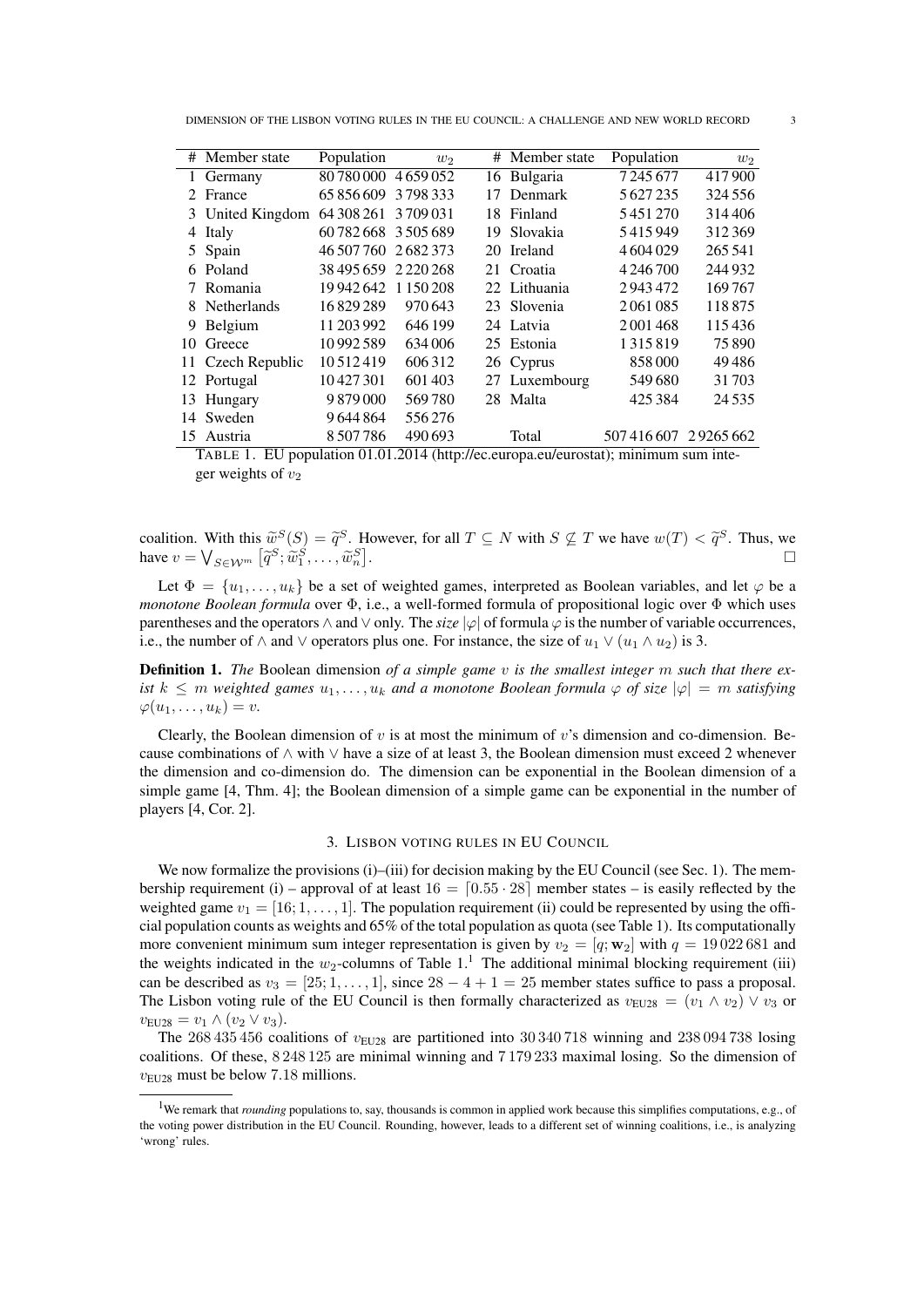The influence partition of the Boolean combination of weighted games generally corresponds to the coarsest common refinement of the respective partitions in the constituent games. Here, there is only a single equivalence class of players in  $v_1$  and  $v_3$ , respectively, while  $v_2$  has 28 equivalence classes (all minimum sum weights differ by at least 2). So each player forms its own equivalence class in  $v_{EU28}$ . There are only 60 607 shift-minimal winning and 60 691 shift-maximal losing coalitions in  $v_{EU28}$ .<sup>2</sup>

## 4. WEIGHTEDNESS AND BOUNDING STRATEGY

Determining whether a given simple game is weighted or not will be crucial for our analysis of  $v_{\text{EUP8}}$ . Answers can be given by combinatorial, algebraic or geometric methods (see [14, Ch. 2]). We will draw on the first two.

Combinatorial techniques usually invoke so-called 'trades'. A *trading transform* for a simple game v is a collection of coalitions  $J = \langle S_1, \ldots, S_j; T_1, \ldots, T_j \rangle$  such that  $|\{h : i \in S_h\}| = |\{h : i \in T_h\}|$  for all  $i \in N$ . An *m-trade* for v is a trading transform with  $j \leq m$  such that all  $S_h$  are winning and all  $T_h$  are losing coalitions. Existence of, say, a 2-trade  $\langle S_1, S_2; T_1, T_2 \rangle$  implies that the game cannot be weighted:  $w(S_1), w(S_2) \ge q$  and  $w(T_1), w(T_2) < q$  would contradict  $w(S_1) + w(S_2) = w(T_1) + w(T_2)$ . The simple game v is called m*-trade robust* if no m-trade exists for it. Taylor and Zwicker have shown that a simple game is weighted iff it is  $m = 2^{2^n}$ -trade robust (see, e.g., [14, Thm. 2.4.2]). Sharper bounds for m have been provided by [8], but the lower one is still linear and the upper exponential in  $n$ .

**Example 1.** *Consider the complete simple game* v *with*  $N = \{1, 2, 3, 4, 5, 6\}$  *and* 

 $\mathcal{L}^M = \{ \{1,3,5\}, \{1,3,6\}, \{1,4,5\}, \{1,4,6\}, \{2,3,5\}, \{2,3,6\}, \{2,4,5\}, \{2,4,6\} \}.$ 

*All coalitions in*  $\mathcal{L}^M$  *are also shift-maximal losing, but only coalitions*  $\{1, 2\}$ ,  $\{1, 3, 4\}$ ,  $\{2, 3, 4\}$  *and* {3, 4, 5, 6} *of*

 $\mathcal{W}^m = \{\{1,2\}, \{1,3,4\}, \{2,3,4\}, \{3,4,5,6\}, \{1,3,5,6\}, \{1,4,5,6\}, \{2,3,5,6\}, \{2,4,5,6\}\}\$ *are also shift-minimal winning. Since*

$$
\langle \{1,2\}, \{3,4,5,6\}; \{1,3,5\}, \{2,4,6\} \rangle
$$

*is a* 2*-trade,* v *is not weighted.*<sup>3</sup>

Algebraic methods exploit that a simple game v is weighted iff the inequality system  $\sum_{i \in S} w_i \geq$  $q \forall S \in \mathcal{W}^m$ ,  $\sum_{i \in T} w_i \leq q - 1 \ \forall T \in \mathcal{L}^M$ ,  $w_i \in \mathbb{R}_{\geq 0} \ \forall i \in N$ , and  $q \in \mathbb{R}_{\geq 1}$  admits a solution. Linear programming (LP) techniques can be applied. In case that no solution exists, the dual multipliers provide a certificate of non-weightedness. A suitable subset of the constraints – those for the minimal winning and some maximal losing coalitions, say – often suffice to conclude infeasibility and thus non-weightedness.

For a *complete* simple game v with sets  $W^{sm}$  and  $\mathcal{L}^{sM}$  of shift-minimal winning and shift-maximal losing coalitions, the linear inequality system can further be simplified. Namely,  $v$  is weighted iff

(1) 
$$
\sum_{i \in S} w_i \ge q \ \forall S \in \mathcal{W}^{sm}, \sum_{i \in T} w_i \le q - 1 \ \forall T \in \mathcal{L}^{sM},
$$

$$
w_i \ge w_j \in \mathbb{R}_{\ge 0} \ \forall i, j \in N \ \text{with} \ i \sqsupset j, \ w_i \in \mathbb{R}_{\ge 0} \ \forall i \in N \ \text{and} \ q \in \mathbb{R}_{\ge 1}
$$

admits a solution. Note that non-weightedness of  $v$  says no more about  $v$ 's dimension than that it exceeds 1.

One might hope that it is possible to construct a representation of a complete simple game  $v$  as the intersection of  $|\mathcal{L}^{sM}|$  weighted games as follows: look at one coalition  $T_l \in \mathcal{L}^{sM}$  at a time; find a weighted game  $v_l$  such that (a)  $v_l(T_l) = 0$  and (b)  $v_l(S) = 1$  for every  $S \in \mathcal{W}^{sm}$ P by ignoring all constraints  $i \in T'$ ,  $w_i \leq q-1$  in system (1) for  $T' \in \mathcal{L}^{sM} \setminus T_l$ ; finally obtain  $v_1 \wedge \ldots \wedge v_{|\mathcal{L}^{sM}|}$  as a representation of  $v$ . Unfortunately, this does not work in general. For instance, we can infer from infeasibility of  $w_1 + w_2 \geq q$ ,  $w_3 + w_4 + w_5 + w_6 \ge q$ ,  $w_1 + w_3 + w_5 \le q - 1$ ,  $w_1 = w_2$ ,  $w_3 = w_4$  and  $w_5 = w_6$  that there exists no weighted game  $v_1$  which respects the ordering condition  $w_i \geq w_j \iff i \supset j$  and in which  $T_1 = \{1, 3, 5\} \in \mathcal{L}^{sM}$  is losing and (at least)  $\{1, 2\}$  and  $\{3, 4, 5, 6\}$  are winning (see Example 1). Counterexamples exist also when no two players are equivalent. The basic idea of this heuristic construction is still

<sup>2</sup>For example, every 16-member winning coalition is minimal but few are also shift-minimal.

<sup>&</sup>lt;sup>3</sup>The example is the smallest possible: all complete simple games with  $n \leq 5$  are weighted.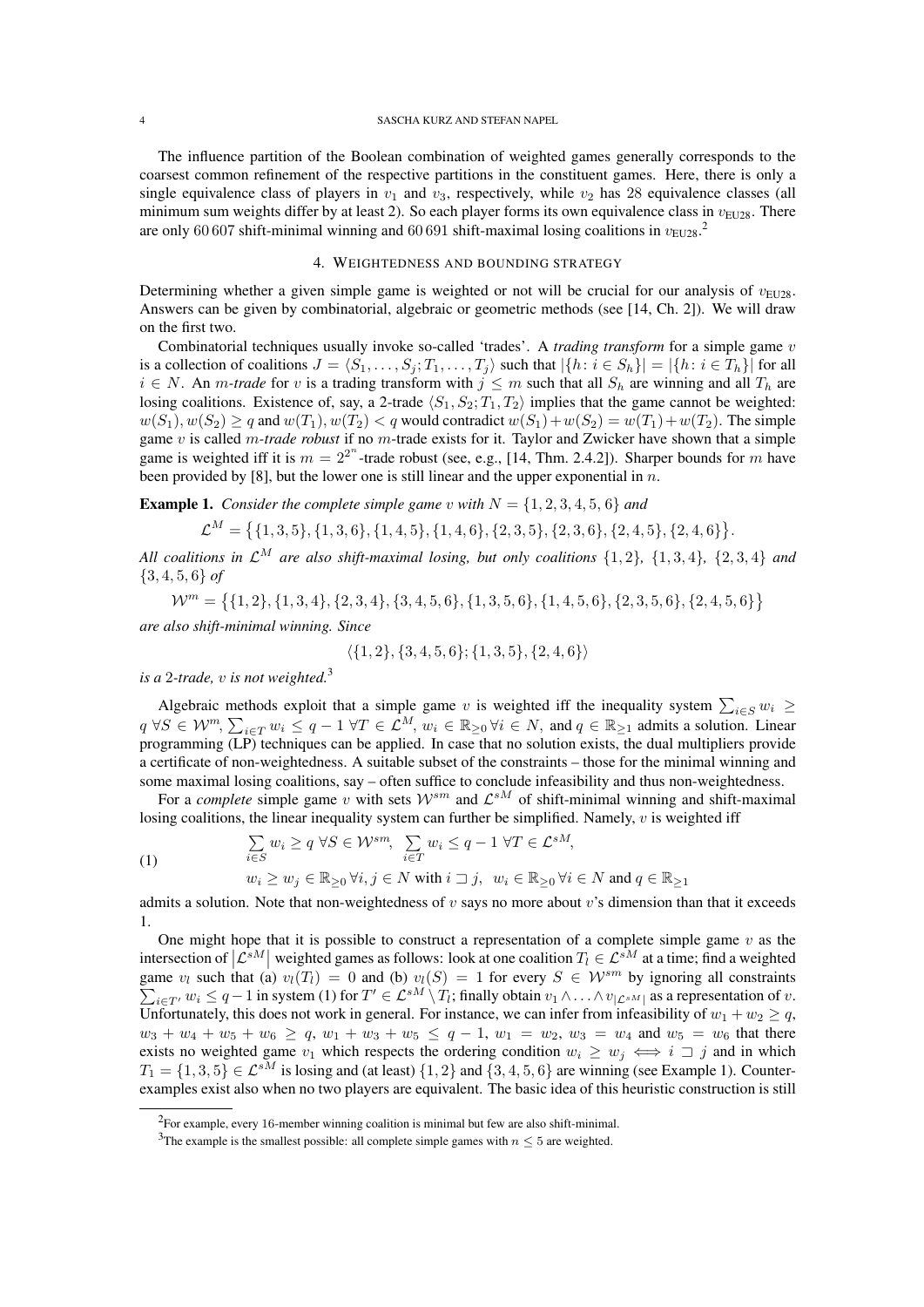useful, and will be applied in order to provide an *upper bound* on  $v_{EU28}$ 's dimension. In order to establish a *lower bound*, we will use

**Observation 1.** Given a simple game v with winning coalitions W and losing coalitions  $\mathcal{L}$ , let  $\mathcal{L}'$  =  $\{T_1,\ldots,T_k\}\subseteq \mathcal{L}$  *be a set of losing coalitions with the following 'pairwise incompatibility property': for each pair*  $\{T_i, T_j\}$  *with*  $T_i \neq T_j \in \mathcal{L}'$  there exists no *weighted game in which all coalitions in* W *are* winning while  $T_i$  and  $T_j$  are both losing. Then if  $v = \bigwedge_{1 \leq l \leq m} v_l$  is the intersection of  $m$  weighted games, *we must have*  $m \geq k$ *, i.e., v's dimension is at least k.* 

The observation generalizes the construction used in [5]. A quick way to establish that there is no weighted game with  $T_i$  and  $T_j$  losing and all  $S \in \mathcal{W}$  winning is to find a 2-trade  $\langle S_1, S_2; T_i, T_j \rangle$  for some  $S_1, S_2 \in \mathcal{W}$ . Not finding a 2-trade does not guarantee that such weighted game exists; and checking for 3-trades, 4-trades, etc. gets computationally demanding. However, in order to provide a lower bound  $k$  for  $v_{EU28}$ 's dimension, it suffices to provide *any* set  $\mathcal{L}'$  of k pairwise incompatible losing coalitions. So one can focus on sets in which 2-trades are easily obtained for all  $\binom{k}{2}$  pairs, and improve the resulting bound by extending  $\mathcal{L}'$  if needed.

We remark that it is possible to formulate the *exact determination* of the dimension of a simple game as a discrete optimization problem. To this end let C collect all subsets  $S \subseteq \mathcal{L}^M$  with the property that there exists a weighted game where all elements of  $W$  are winning and all elements of  $S$  are losing. In particular, all singleton subsets of  $\mathcal{L}^M$  are contained in C (cf. proof of Lemma 1); so is, e.g.,  $\{ \{1, 3, 5\}, \{1, 3, 6\}, \{1, 4, 5\}, \{1, 4, 6\} \}$  in Example 1, but not  $\{\{1, 3, 5\}, \{2, 4, 6\} \}.$ 

Having constructed C, the dimension of v can be determined by finding a *minimal covering* of  $\mathcal{L}^M$ , using the elements of C. Specifically, v's dimension is the optimal value of min  $\sum_{S \in \mathcal{C}} x_S$  subject to the constraints  $\sum_{\mathcal{S} \in \mathcal{C}: T \in \mathcal{S}} x_{\mathcal{S}} \ge 1$  for all  $T \in \mathcal{L}^M$  and  $x_{\mathcal{S}} \in \{0, 1\}$  for all  $\mathcal{S} \in \mathcal{C}$ . However, this set covering formulation is, in general, computationally intractable. For  $v_{EU28}$ , already the construction of C is out of reach because  $\mathcal{L}^M$  has more than  $2^{7.1 \cdot 10^6}$  subsets. We hence have to contend ourselves with lower and upper bounds which may be brought to identity at some point in the future.

### 5. BOUNDS FOR  $v_{EU28}$ 's DIMENSION

Since  $v_{EU28}$  has so many maximal losing coalitions we have focused our search for a suitable set  $\mathcal{L}'$ of pairwise incompatible losing coalitions on the subset  $\mathcal{L}_{23,24} \subset \mathcal{L}$  of losing coalitions with 23 or 24 members. They fail the 65% population and 25 member thresholds. For each pair of these 4 533 coalitions we have performed a greedy search for a 2-trade. Specifically, let two such losing coalitions  $T_i \neq T_j \in$  $\mathcal{L}_{23,24}$  be given, set  $I = T_i \cap T_j$ , and then extend I to a winning coalition  $S_1$  with 25 members by choosing the least populous elements of  $(T_i \cup T_j) \setminus I$ . Coalition  $S_2$  is then defined by  $((T_i \cup T_j) \setminus S_1) \cup I$ . If  $S_2$  is winning, we have found a 2-trade, i.e., pair  $\{T_i, T_j\}$  satisfies the incompatibility criterion. Marking this occurrence as an edge in a graph G with vertex set  $\mathcal{L}_{23,24}$ , we can perform a clique search on G. It turns out that G contains 24 452 800 cliques of size 6 but no larger clique. One of the 6-cliques corresponds to  $\mathcal{L}'$  =

n  $\{1, 4, 5, 7, 8, 9, 10, 11, 12, 14, 15, 16, 17, 18, 19, 20, 21, 22, 23, 24, 25, 26, 27, 28\},\$  $\{3, 4, 5, 6, 7, 8, 10, 12, 13, 15, 16, 17, 18, 19, 20, 21, 22, 23, 24, 25, 26, 27, 28\},\$  $\{2, 4, 5, 6, 7, 9, 10, 11, 12, 13, 14, 17, 18, 19, 20, 21, 22, 23, 24, 25, 26, 27, 28\},\$  $\{2, 3, 5, 6, 8, 9, 10, 11, 13, 14, 15, 16, 18, 19, 20, 21, 22, 23, 24, 25, 26, 27, 28\},\$  $\{2, 3, 4, 7, 8, 9, 11, 12, 13, 14, 15, 16, 17, 18, 20, 21, 22, 23, 24, 25, 26, 27, 28\},\$  $\{1, 3, 6, 7, 8, 9, 10, 11, 12, 13, 14, 15, 16, 17, 19, 21, 22, 23, 24, 25, 26, 27, 28\}$ 

This 6-clique is actually the most robust one regarding changes of the relative population distribution in the EU: it is not upset by moves between states, births, or deaths as long as the new relative population vector pop' and the old one, pop, based on Table 1, have a  $\|\cdot\|_1$ -distance less than 0.0095. This distance could accommodate arbitrary moves of up to 2.5 million EU citizens. The robustness is noteworthy because high numbers in the minimum sum representation of  $v_2$  indicate that  $v_{EU28}$  is rather sensitive to population changes.

 $4$ Just to give an example,  $\{4, \ldots, 28\}, \{1, 3, 4, 5, 7, 8, 10, 12, 15, \ldots, 28\}; \{1, 4, 5, 7, \ldots, 12,$  $14, \ldots, 28\}, \{3, \ldots, 8, 10, 12, 13, 15, \ldots, 28\}$  is a 2-trade for the first two losing coalitions.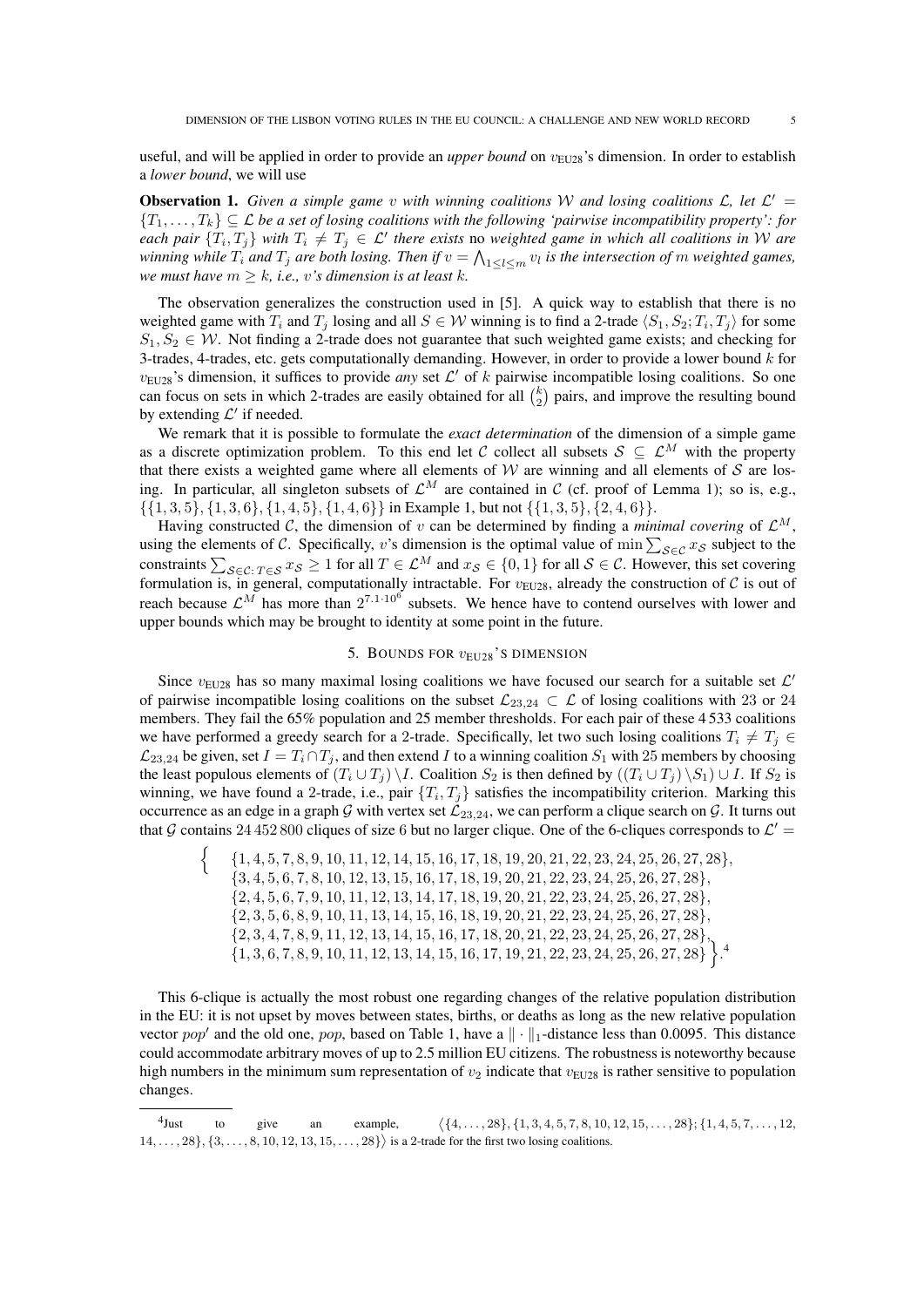#### 6 SASCHA KURZ AND STEFAN NAPEL

The above set  $\mathcal{L}'$  can be extended, without affecting robustness, by adding the maximal losing coalition  $\{1, \ldots, 15\}$  of the 15 largest member states, which was excluded by the initial focus on  $\mathcal{L}_{23,24}$ . This establishes:

Proposition 1. *Let* v *be the simple game arising from* v*EU28 by replacing the underlying relative population vector pop by the relative population vector pop'. If*  $\|pop - pop'\|_1 \leq 0.95\%$  *then* v *has* dimension at least 7*.*

An alternative for establishing a lower bound d for  $v_{EU28}$ 's dimension is to replace the graph-theoretic search for 2-trades by a straightforward integer linear program (ILP) such as<sup>5</sup>

$$
\max \Delta \quad \text{s.t.} \quad \sum_{i=1}^{28} l_i^j \le 24 \,\forall 1 \le j \le d, \sum_{i=1}^{28} pop_i \cdot l_i^j \le 0.65 - \Delta \,\forall 1 \le j \le d
$$
\n
$$
\sum_{i=1}^{28} w_i^{j,h,1} \ge 25 \,\forall 1 \le j < h \le d, \sum_{i=1}^{28} pop_i \cdot w_i^{j,h,2} \ge 0.65 + \Delta \,\forall 1 \le j < h \le d
$$
\n
$$
l_i^j + l_i^h = w_i^{j,h,1} + w_i^{j,h,2} \,\forall 1 \le i \le 28, 1 \le j < h \le d, l_i^j \in \{0, 1\} \,\forall 1 \le i \le 28, 1 \le j \le d
$$
\n
$$
\sum_{i=1}^{28} w_i^{j,h,2} \ge 16 \,\forall 1 \le j < h \le d, w_i^{j,h,k} \in \{0, 1\} \,\forall 1 \le i \le 28, 1 \le j < h \le d, k \in \{1, 2\}.
$$

This turned out to be impractical for  $d > 6$  but has yielded a simple, robust certificate for  $d = 3$ , which will be useful for obtaining Corollary 1 below:

Proposition 2. Let *v* be the simple game arising from  $v_{EU28}$  by replacing the underlying population vector pop by the relative population vector  $pop'$ . If  $\|pop - pop'\|_1 \leq 2.19\%$  then v has dimension at least 3.

*Proof.* Three losing coalitions whose pairs can be completed to a 2-trade are:

$$
\{1, 4, 5, 7, 8, 9, 11, \ldots, 14, 16, \ldots, 26, 28\}, \{3, \ldots, 6, 8, 9, 10, 12, 14, \ldots, 24, 26, 27\}, \text{ and } \{2, 4, \ldots, 8, 10, 11, 13, 15, 17, \ldots, 20, 22, \ldots, 25, 27, 28\}.
$$

In order to bring down the baseline upper bound of  $|\mathcal{L}^M| \approx 7.18$  mio. for  $v_{EU28}$ 's dimension (Lemma 1), we draw on LP formulation (1) and the indicated idea to check for each  $T_l \in \mathcal{L}^{sM}$  whether inequality system (1) with  $\mathcal{L}^{sM}$  replaced by  $\{T_l\}$  has a feasible solution. This yields weighted games for 57 869 out of  $|\mathcal{L}^{sM}| = 60\,691$  coalitions. The remaining 2822 *stubborn* shift-maximal losing coalitions correspond to exactly 17 003 maximal losing coalitions, which are not yet covered by the identified weighted games. We could apply the construction in the proof of Lemma 1 to these and would obtain an upper bound of 74 872.

This, however, is easily improved by the following procedure: (I) try to greedily cover many shiftmaximal losing coalitions with a few selected weighted games; (II) find a weighted game  $v_j$  for each still uncovered and non-stubborn  $T_j \in \mathcal{L}^{sM}$ ; (III) deal with the maximal losing coalitions related to all stubborn  $T_k$ . We utilized the following ILP in order to iteratively find helpful games in step (I)

$$
\max \sum_{T \in \mathcal{L}''} x_T \text{ s.t. } x_T \in \{0, 1\} \forall T \in \mathcal{L}'', w_i \ge w_{i+1} \ \forall 1 \le i \le 27, \sum_{i=1}^{28} w_i \le M, \sum_{i \in S} w_i \ge q \ \forall S \in \mathcal{W}^{sm}, \sum_{i \in T} w_i \le q - 1 + (1 - x_T)M, w_i, q \in \mathbb{N} \ \forall 1 \le i \le 28.
$$

This ILP exploits that  $1 \supset \ldots \supset 28$  in  $v_{\text{EU28}}$ , the constant M is chosen so as to give integer weights with suitable magnitude (e.g., thousands), and  $\mathcal{L}''$  is the part of  $\mathcal{L}^{sM}$  which is still uncovered or a subset thereof. It is possible, for instance, to cover 34 323 shift-maximal losing coalitions in step (I) with just 10 weighted games. Adding more weighted games to these, the *lowest upper bound* which we have obtained so far is 13 368. The games and a checking tool can be obtained from the authors.

<sup>5</sup>For the general ILP modeling of weighted games we refer to [11].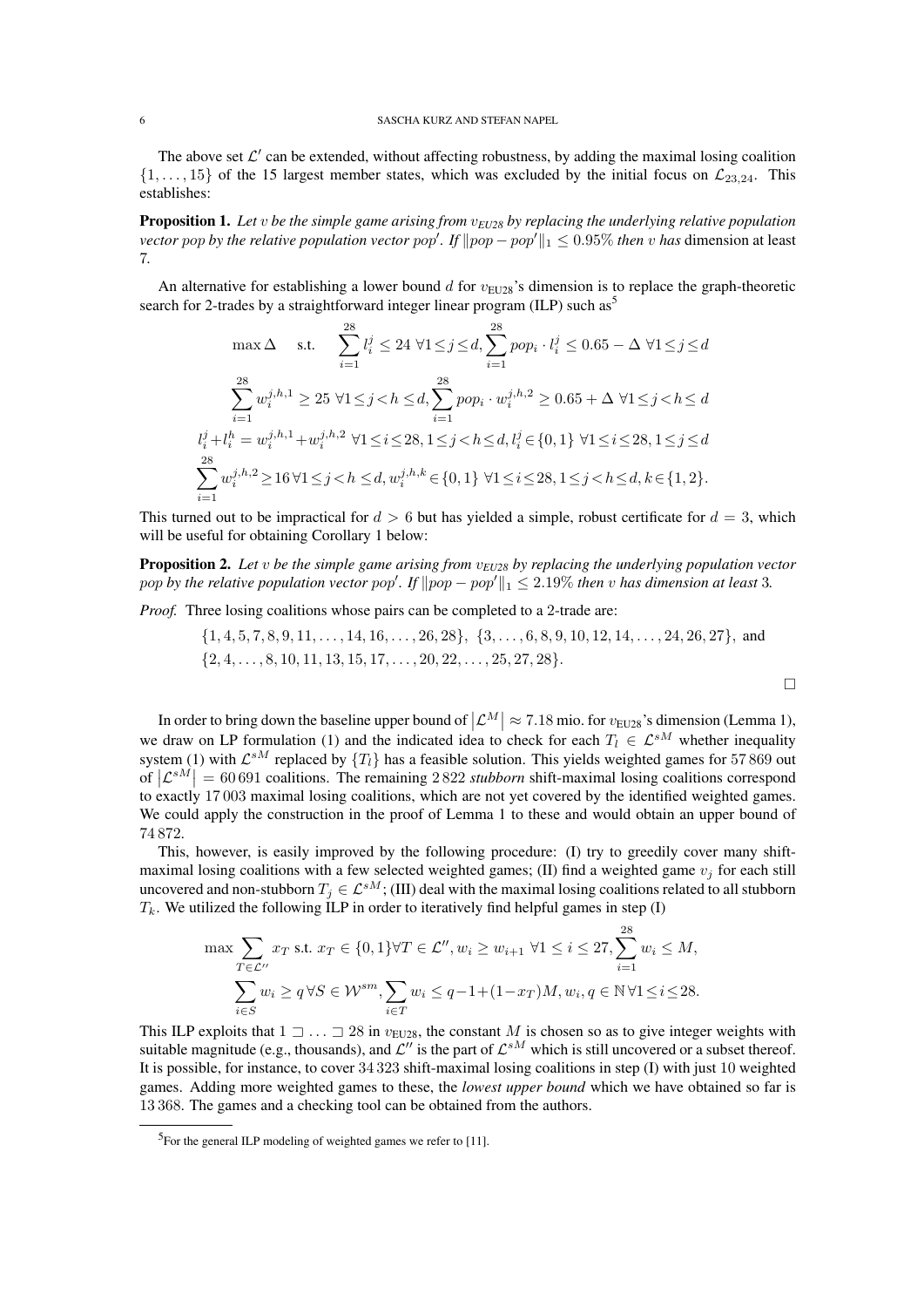All of these considerations can easily be translated to the *co-dimension*. There, we have to consider unions of weighted games, where all coalitions in  $\mathcal{L}^M$  are losing and the winning coalitions in  $\mathcal{W}^m$  end up being covered by a suitable selection of constituent games. We skip the details for space reasons.

Proposition 3. *Let* v *be the simple game arising from* v*EU28 by replacing the underlying relative population vector pop by the relative population vector pop'. If*  $\|pop - pop'\|_1 \leq 5\%$  *then* v *has* co-dimension at least 7*.*

*Proof.* Seven winning coalitions whose pairs can be completed to a 2-trade are:  $\{2,\ldots,5,7,8,9,11,\ldots,15,17,\ldots,20\},\{1,2,3,6,8,\ldots,15,17,18,19,25\},\$  $\{1, 3, 5, \ldots, 16, 19, 20\}$   $\{1, 2, 5, \ldots, 17, 22\}$ ,  $\{1, 2, 4, 5, 7, 9, \ldots, 15, 19, 23, 24, 26\}$ ,  $\{1, 2, 4, 6, 8, \ldots, 16, 18, 20, 21\}$ , and  $\{1, 2, 3, 5, 7, 10, \ldots, 15, 18, 20, 21, 22, 28\}$ .

The combination of Propositions 2 and 3 yields:

Corollary 1. *Let* v *be the simple game arising from* v*EU28 by replacing the underlying relative population vector* pop by the relative population vector pop'. If  $\|pop - pop'\|_1 \leq 2.19\%$  then v has Boolean dimension exactly 3*.*

We remark that is not too hard to determine 2000 winning coalitions such that each pair can be completed to a 2-trade. So the co-dimension of  $v_{EU28}$  with populations exactly as in Table 1 is at least 2000.

### 6. CONCLUDING REMARKS

Simple game  $v_3$  rules out that three of the EU's "Big Four" (see Table 1) can cast a veto in the Council. This has very minor consequences for the mapping of different voting configurations to a collective "yes" or "no": the disjunction with  $v_3$  adds a mere 10 to the 30 340 708 coalitions which are already winning in  $v_1 \wedge v_2$ . Prima facie, provision (iii) should therefore have only symbolic influence on the distribution of voting power in the Council.<sup>6</sup> Quite surprisingly, however, provision (iii) has tremendous effect on the conjunctive dimensionality of the rules. Namely, the EU Council sets a new world record, among the political institutions that we know of: the dimension of its decision rule is at least 7.

The link to classical set covering problems in optimization which we have identified and partly exploited in Sections 4 and 5 implies that there exist algorithms which should – at least in theory – terminate with an answer to the simple question: what is the dimension of  $v_{EU28}$ ? In practice, heuristic methods which establish and improve bounds are needed. The suggested mix of combinatorial and algebraic techniques, integer linear programming and graph-theoretic methods has rather general applicability. It also lends itself to robustness considerations, which we hope will become more popular in the literature. (A potentially negative referendum on EU membership in the UK and a consequent exit, for instance, would leave our lower bounds intact.)

The drawback of our relatively general approach is that the resultant upper bound of 13 368 is still pretty high; the record lower bound of 7 may not be the final word either. Alternative approaches, which might use unexploited specifics of  $v_{EU28}$ , will potentially lead to much sharper boundaries in the future.

The certification of better dimension bounds is a problem which we would here like to advertise to the optimization community. The application of meta-heuristics, such as simulated annealing and genetic algorithms, or column generation techniques could be promising. The ultimate challenge is, of course, to determine the *exact dimension* of the group decision rule in the EU Council.

#### **REFERENCES**

- [1] J. Alonso-Meijide, M. Alvarez-Mozos, and M. Fiestras-Janeiro. The least square nucleolus is a normalized Banzhaf value. ´ *Optim. Lett.*, pages 1–7, to appear.
- [2] W.-S. Cheung and T.-W. Ng. A three-dimensional coting system in Hong Kong. *European J. Oper. Res.*, 236(1):292–297, 2014.
- [3] V. G. Deĭneko and G. J. Woeginger. On the dimension of simple monotonic games. *European J. Oper. Res.*, 170(1):315–218, 2006.

<sup>&</sup>lt;sup>6</sup>In order to check this intuition, we have computed the difference  $\|\mathcal{P}(v_{\text{EU28}}) - \mathcal{P}(v_1 \wedge v_2)\|_1$  for four different power measures P (cf. [1]): it is only around  $7 \cdot 10^{-7}$  for the least square nucleolus and  $9 \cdot 10^{-7}$  for the normalized Banzhaf index, but 0.00537 for the Shapley-Shubik index and 0.167 for the nucleolus.